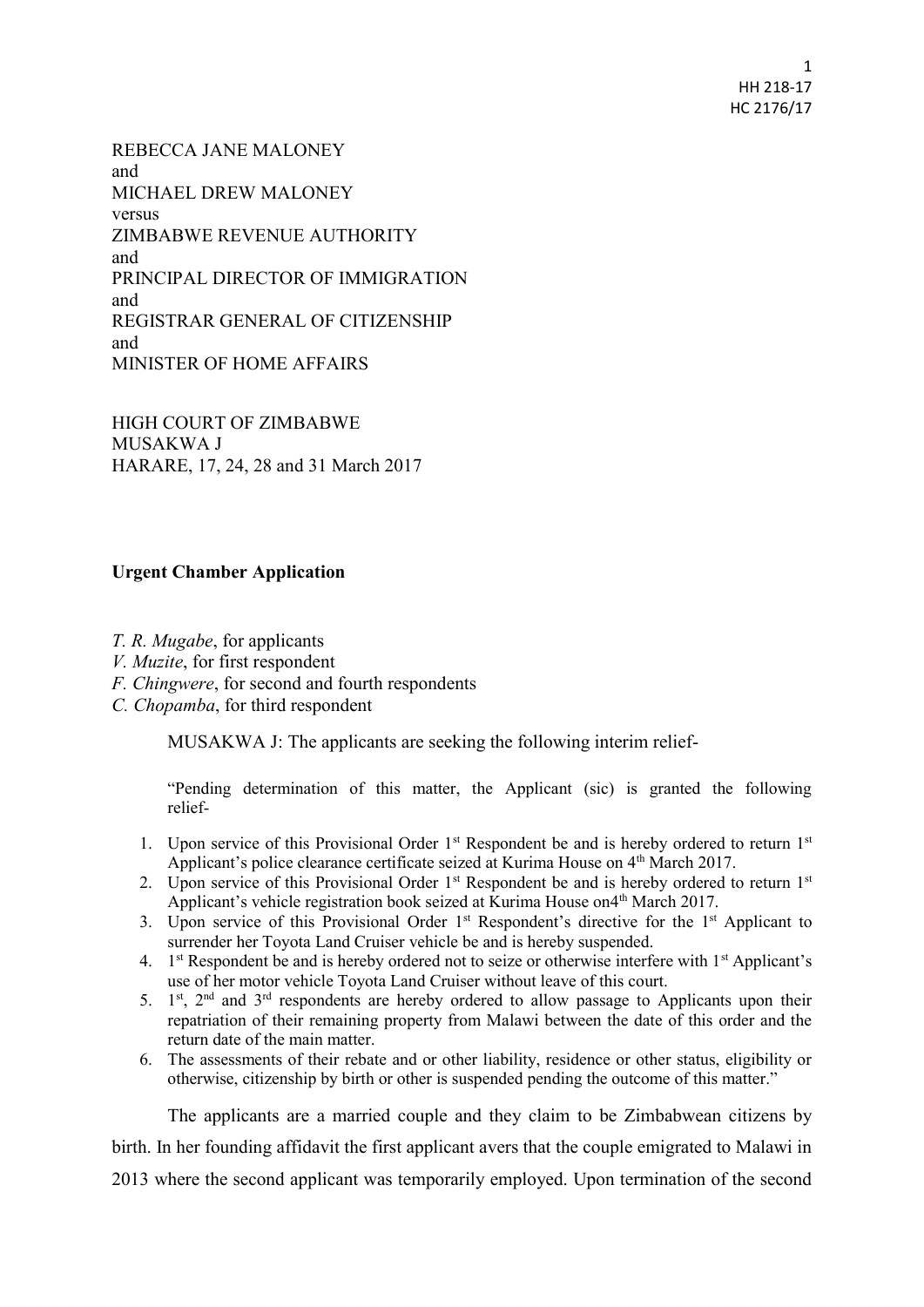applicant's contract the couple returned to Zimbabwe. In the process of their relocation they brought among other goods two motor vehicles. The first applicant claims that in the process of importing her Toyota Land Cruiser motor vehicle she was only issued with a Temporary Import Permit. She further claims that initially when she took the motor vehicle to first respondent's offices at Kurima House she was awarded a rebate of almost 100%. Shortly thereafter this was reversed as it was claimed she was not entitled to a rebate. Instead, she was ordered to pay duty in the sum of US\$27 593.28. Thus she was ordered to surrender the motor vehicle. In the process she claims that the first respondent's officers seized the vehicle registration book as well as Police Clearance Certificate.

The first applicant contends that her constitutional rights to citizenship and free movement have been violated. Thus she is entitled to immigrant's rebate as well as administrative justice. Her rights should not be infringed without due process. She further contends that there is no other available remedy against the respondents.

The second applicant deposed to a supporting affidavit. It is premised on the apprehension that upon their next visit to Zimbabwe they will be subjected to further harassment as they are still in the process of repatriating their personal effects. He claims to have been compelled to renounce his Zimbabwean citizenship at the behest of the third respondent. Thus they seek a declaratory order regarding their citizenship, immigrant status and other entitlements.

It is common cause that the applicants lodged an appeal with the Acting Commissioner General of the first respondent. The appeal is yet to be determined.

The matter stands to be determined on the preliminary issues raised by the respondents.

## **Urgency**

All respondents are of the view that the matter lacks urgency. Mrs *Muzite* submitted that for the applicants to institute such proceedings it presupposes that the first respondent's action was unlawful and caused irreparable harm. To the contrary, the first respondent has not acted unlawfully. The dispute regarding the first applicant's motor vehicle has not been finalised. This is because the issue of the appeal against denial of rebate has not been determined. In any event the quest to protect future rights works against the first respondent's responsibility to administer the Customs and Excise Act.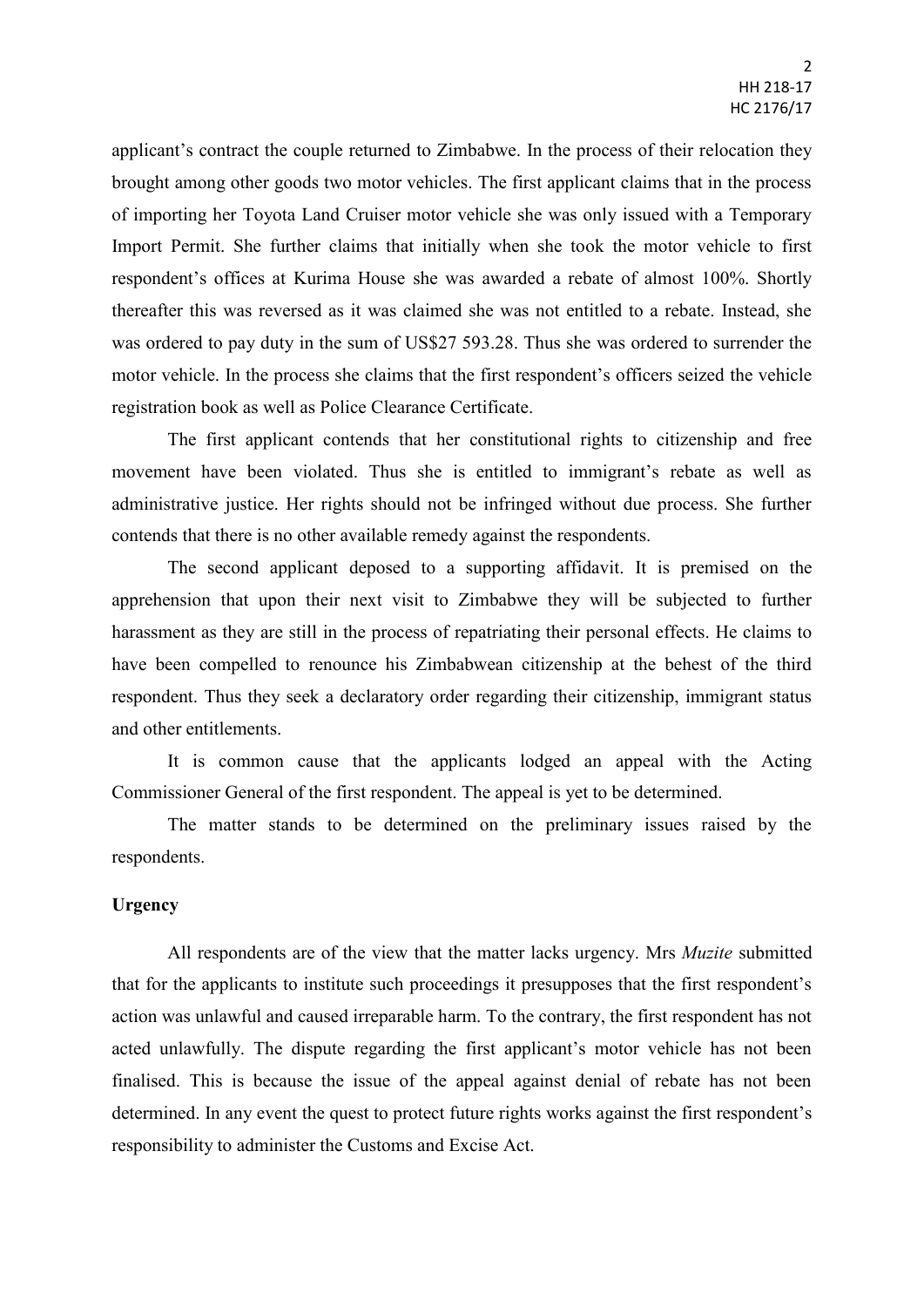Mr *Chingwere* submitted that despite that the applicants seek a spoliation order, it has not been specified what they have been despoiled of. He further submitted that despite that the matter has been brought on a certificate of urgency it is clear that as regards the interdict sought, the requirements for such relief have not been met. This submission relates to the merits as opposed to lack of urgency.

Mr *Chingwere* also submitted that there has been no demonstration that the matter cannot wait. Where there are alternative remedies a matter fails to qualify to be heard on an urgent basis. There is no proof of the irreparable harm the applicants stand to suffer.

Mr *Chopamba* submitted that this is a typical case of self-created urgency. He submitted that instead of complying with the directive by the first respondent, the applicants have rushed to court. He submitted that the applicants must comply with the directive whilst they pursue other remedies to challenge the directive. Mr *Chopamba* further submitted that superior courts should sparingly interfere with processes of lower courts or tribunals which are not yet completed. In that regard he referred to the case of *Cuthbert T. Chawira And Others* v *Minister of Justice and Others* CCZ 3-2017.

Mr *Chopamba* also attacked the certificate of urgency which he said did not adequately address the requirements for urgency. It was his submission that nothing was addressed on the irreparable harm that the applicants claim would befall them if the matter is not heard on an urgent basis.

Mr *Mugabe* submitted that the applicants are entitled to administrative justice as provided in s 68 of the Constitution. In that light he further submitted that the applicants have been denied an immigration status that is in accordance with the law. This is because Customs Regulations provide for rebate to returning residents. Thus the denial of the applicant of immigrant's rebate is in violation of her rights.

Mr *Mugabe* further submitted that following the denial of rebate the first applicant lodged an appeal. Whilst the appeal is pending the first applicant sought interim relief with the Acting Commissioner General and this has not been responded to. He insisted that where a constitutional right has been infringed an aggrieved person is entitled to seek urgent redress. He further submitted that even though the collection of revenue is a lawful process for the first respondent, it must not be done on a wrong interpretation of the law.

On the issue of whether there are other satisfactory remedies available to the applicants, Mr *Mugabe* submitted that such alternatives must not be illusory. He contended that it has not been explained why the appeal lodged with the first respondent has not been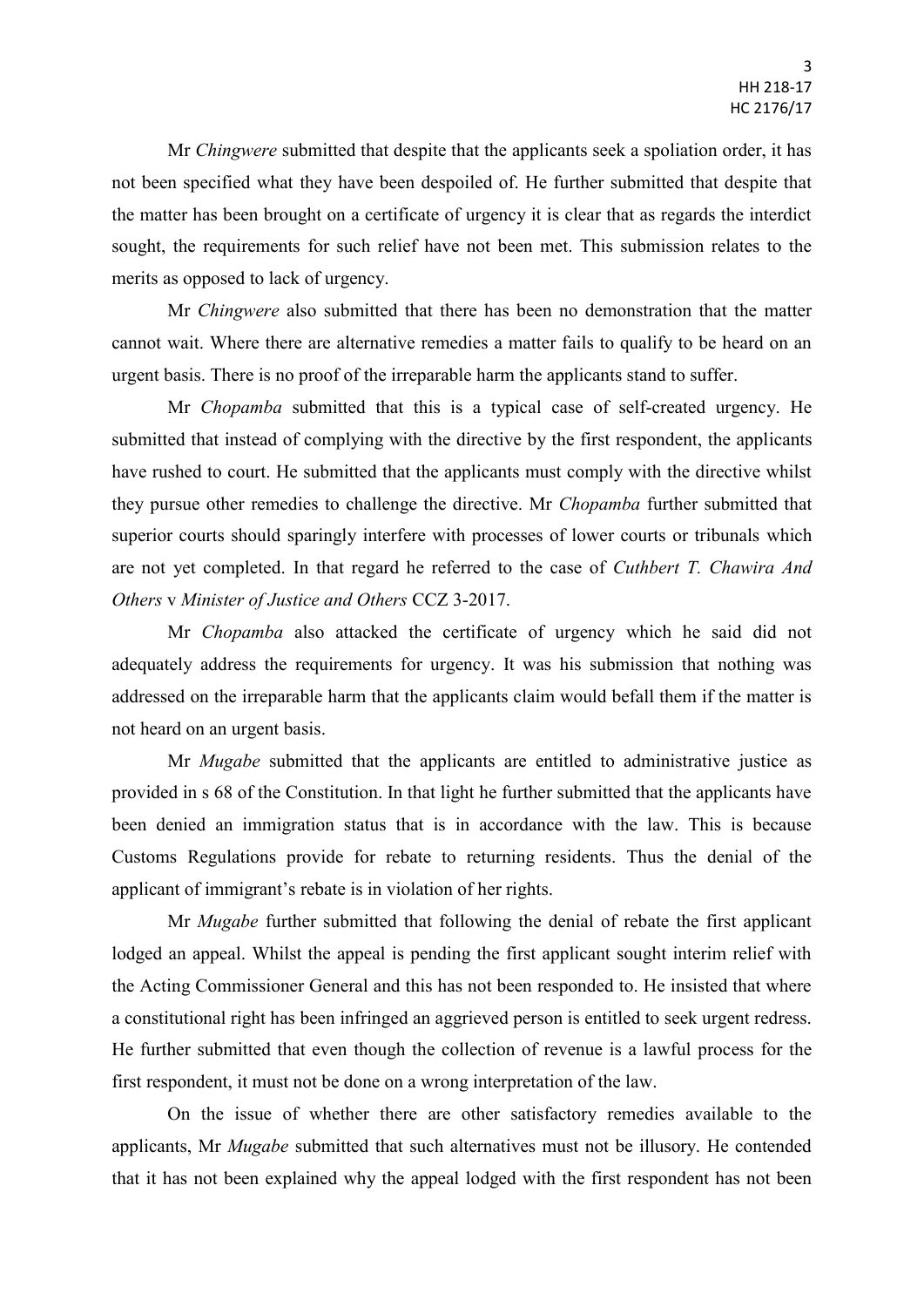determined. He further argued that where internal processes are not efficient, a party is entitled to seek redress with the courts.

Although Mrs *Muzite* also argued two other points *in limine*, I am of the view that they can be addressed under urgency. These are the absence of irreparable harm and failure to exhaust internal remedies.

As was held by MAKARAU J (as she then was) in *Aston Musunga* v *Ephias Utete and Another* HH-90-2003 a matter is considered urgent if it cannot wait to be determined under the ordinary rules of court on account of the risk of irreparable harm that might befall an applicant. The learned judge further stated that what constitutes irreparable harm is not exhaustive as each case must be determined on its own merits.

The real issue is the denial of immigrant's rebate to the first applicant by the first respondent. I do not see how this has founded a cause of action against the rest of the respondents. In the same vein, the second applicant does not really have a cause of action against the respondents. He has not been denied a rebate and his rights have not been trampled upon by the second to fourth respondents to warrant his being a party to this urgent application. The second applicant applied for resumption of permanent residence status for himself as well as for the first applicant. I do not see how that has a bearing on a customs rebate. There is a difference between lending support to his wife by deposing to a supporting affidavit and being a co-applicant. In any event, some of the issues he raised will be disposed of in the same manner as those relating to the first applicant.

The first applicant imported the motor vehicle in issue under a Temporary Import Permit. I did not hear this being disputed by Mr *Mugabe*. The relevant Temporary Import Permit is part of the bundle of documents that are before the court and were availed by Mr *Mugabe*. As can be noted from s 39 of the Customs And Excise Act [*Chapter 13:02*] it is the duty of an importer of goods to make an entry of the goods at the port of entry. In the opposing affidavit of a representative of the first respondent, it is averred that the first applicant's agent, Admire Chamapiwa is the one who applied for a Temporary Import Permit. It is contended that this was a misrepresentation if the intention was not to import the motor vehicle for a temporary period.

The Temporary Import Permit was endorsed "client has been given this document to enable her to bring the vehicle and surrender to ZIMRA pending payment of duty of \$27 593.28." If the first applicant's agent had claimed an immigrant's rebate I cannot see how the first applicant could have been issued with a Temporary Import Permit.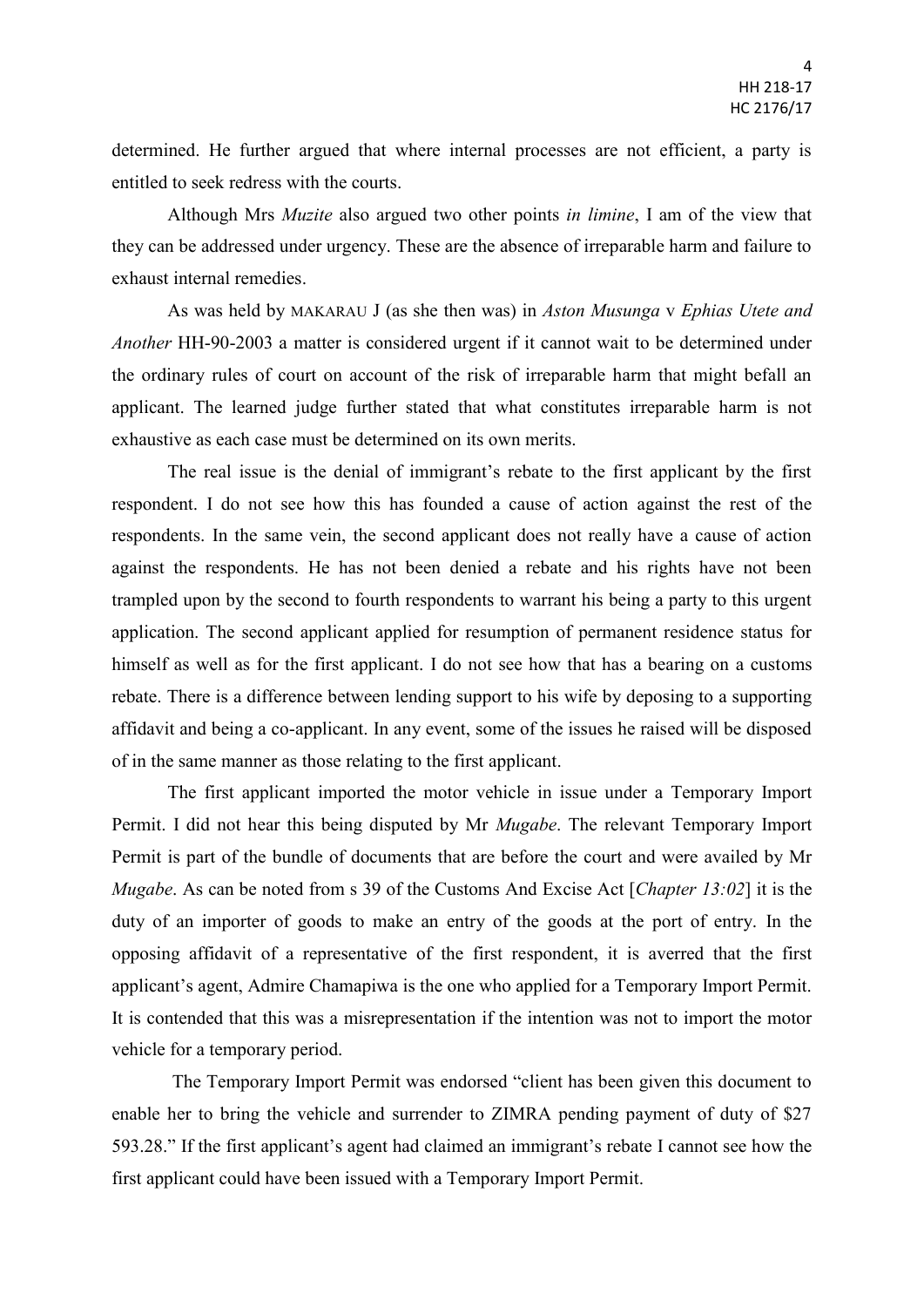Nonetheless, it is this decision to charge duty on the motor vehicle that triggered the present application. The issue of the first applicant's citizenship status has no relevance to the matter as contended by the second respondent. In this respect see s 105 of the Customs And Excise (General) Regulations, Statutory Instrument 154 of 2001 which provides for immigrant's rebate. It will be noted that the provision in question makes no reference to citizenship.

Having been denied immigrant's rebate, the first applicant noted appeal with the Acting Commissioner General. The appeal is still pending. How then can the first applicant justify urgency of the present application when the appeal is still under consideration? This also clearly underlines that the first applicant has an alternative remedy available. In that respect I agree with the submission that she has jumped the gun in instituting the present proceedings.

The appeal to Acting Commissioner General was lodged on 8<sup>th</sup> March 2017. The appeal must have been made in terms of s 87 of the Customs And Excise Act. I note that no time is prescribed within which an appeal should be determined. Since the Commissioner General is an administrative authority within the definition of the Administrative Justice Act [*Chapter 10:28*], where the time to take administrative action is not specified, this must be done within a reasonable period. In this respect, see s 3 (1) (b) of the Administrative Justice Act. Taking into account that the appeal to the Acting Commissioner General was lodged five days after the decision to charge duty on the motor vehicle had been made, it cannot be said by any stretch of the imagination that there has been an unreasonable delay in determining the appeal.

Apart from the fact that the applicants have acted precipitately without exhausting internal processes within the first respondent, I am not satisfied that there is any irreparable harm that may not be redressed through other remedies. What if the appeal is granted? In any event, if it turns out that duty had been erroneously assessed it can be refunded. Therefore, where is the irreparable harm?

There is no wrongfulness in the seizure of the Police Clearance Certificate and vehicle registration book. This is provided in s 203 of the Customs and Excise Act which states that-

<sup>&</sup>quot;The Commissioner may impound or retain any document presented in connection with any entry or required to be produced under this Act, and the person otherwise entitled to such document shall on application be given *in lieu* thereof a copy of the document duly certified by the Commissioner, and the certified copy shall be admissible in evidence at any trial to the same extent and in the same manner as the original would be admissible."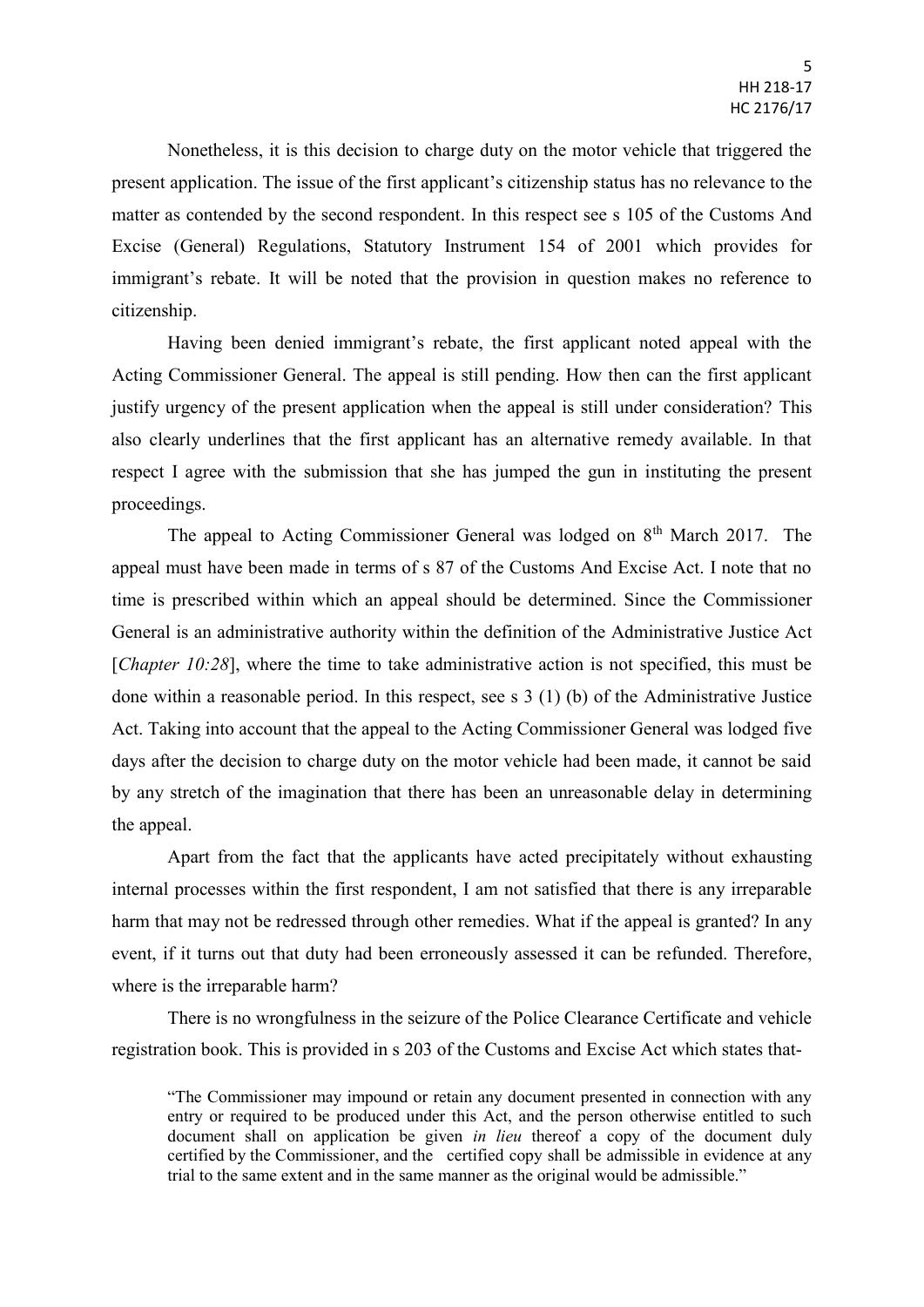In light of the above provision, there is no question about the first applicant having been despoiled.

## **Dirty Hands**

It was also contended on behalf of the first respondent that the first applicant is approaching the court with dirty hands. This is on account of misrepresenting that the motor vehicle was a temporary import. The first respondent contends that this is an offence in terms of s 174 of the Act. Even if the first applicant's agent misrepresented the entry, I do not see how this can be magnified into dirty hands on the part of the first applicant. This is because the first applicant subsequently went to the first respondent's offices on  $4<sup>th</sup>$  March 2017. Unless the first applicant is that naive, I cannot see how she was going to deceive the first respondent by claiming an immigrant's rebate for a temporary import. The first applicant is said to have produced the vehicle registration book as well as Police Clearance. No mention is made of the Temporary Import Permit. If she produced that as well, it is obvious that it was going to defeat the claim for an immigrant's rebate. No indication has been made that the first applicant has been charged with contravening s 174.

Still on the issue of dirty hands it was also contended that the first applicant is in defiance of a directive to surrender the motor vehicle. No submission was made on behalf of the first respondent under what provision of the Act such a directive was issued. If such a directive has no force of law, it would be stretching it to submit that the first applicant is approaching the court with dirty hands. A reading of the s 193 of the Act shows that a customs officer has authority to seize any goods, ship, aircraft or vehicle that he has reasonable grounds to believe is liable to seizure. In terms of s 193 (4)-

"All articles which have been seized in terms of subsection (1) shall be taken forthwith and delivered to a place of security under the control of a proper officer: Provided that if such articles are of such a nature that they cannot be removed to a place of security, the officer seizing them may declare them as having been secured in the place where he found them."

There was no explanation why the motor vehicle in question was not seized in terms of the Act. In the absence of any provision that imposes an obligation on any person to comply with a directive of a customs officer, I am not persuaded to hold that the first applicant has approached the court with dirty hands.